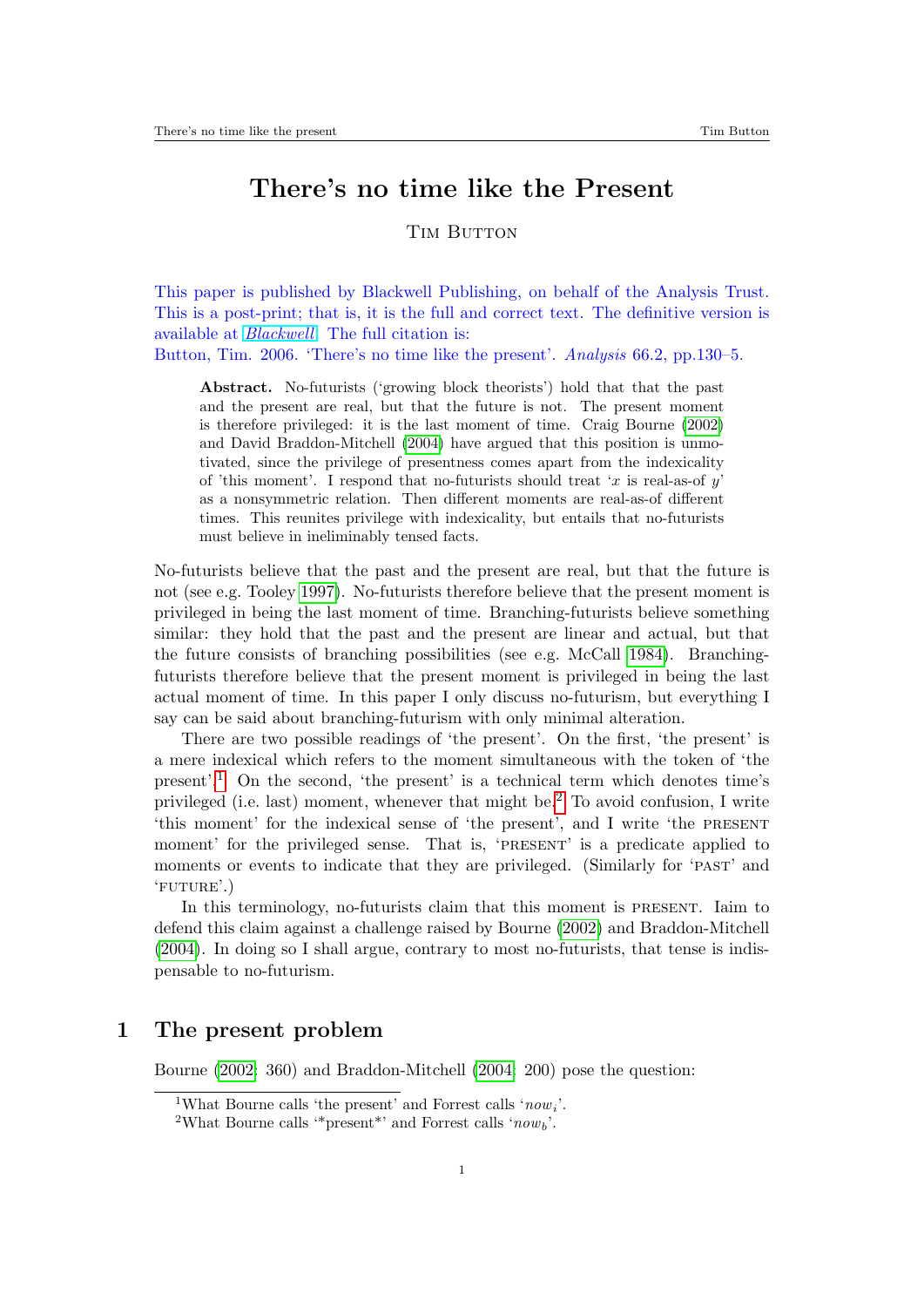(A) Is this moment present?

For detensers, nothing is PRESENT, so  $(A)$  does not even arise.  $(A)$  is also unproblematic for presentists: presentism states that only PRESENT things are real, so this moment must be PRESENT.  $(A)$  is a serious question only for theories which, like no-futurism, hold that there are both present and non-present moments.

No-futurists naturally want to answer (A) affirmatively, but Bourne and Braddon-Mitchell raise a sceptical argument against their doing so. Suppose I have been a no-futurist since April 1997. Today, I am

... convinced that my time is [PRESENT]. But wasn't I just as convinced yesterday...? So, there am I as I was yesterday, as real as I am now, believing that I am [present], and thinking pretty much the same things then about my previous selves as I think today. Yet I know now that my earlier self is mistaken; so how do I know that I now am not? (Bourne:  $362$  $362$ )<sup>3</sup>

Contemporary no-futurists have all the same evidence for thinking that their time is present as their predecessors did. By induction on the errors of their predecessors, no-futurists are almost certainly mistaken in their central claim that this moment is present. With Bourne, call this sceptical induction 'the Present Problem'.

### 2 Disambiguation and the real-as-of relation

The problem which arises by disambiguating 'present' is dissolved by disambiguating 'is' between tensed and tenseless interpretations. I use boldface for tenseless verbs (e.g. it rains at t) and italics for tensed verbs (e.g. it rains). Then a token, p, is true iff p is true-at every moment of time real-as-of  $p<sup>4</sup>$  $p<sup>4</sup>$  $p<sup>4</sup>$ . Note that 'real-as-of a time' is taken as a primitive by no-futurists, and I shall not contest this.

Consider the tenseless version of (A):

(B) Is this moment present?

This is Bourne's and Braddon-Mitchell's reading of (A). Their sceptical induction runs thus:

- (i) Exactly one moment is present.
- (ii) So almost everyone who thinks (at their time) 'this moment is present' is wrong.
- (iii) So I am probably wrong to think 'this moment is PRESENT'.

<span id="page-1-1"></span><span id="page-1-0"></span><sup>3</sup> In this passage, 'now' denotes the indexical sense of 'the present'.

<sup>&</sup>lt;sup>4</sup>i.e.  $\forall t(p, \text{ as-of } t)$ , quantifying over moments real-as-of p. A referee for this journal noted with surprise that this entails that, for presenists, any true proposition is tenselessly true. However, this entailment is precisely why Bourne and Braddon-Mitchell hold that the sceptical challenge is unproblematic for presentists (see §[1\)](#page-0-2).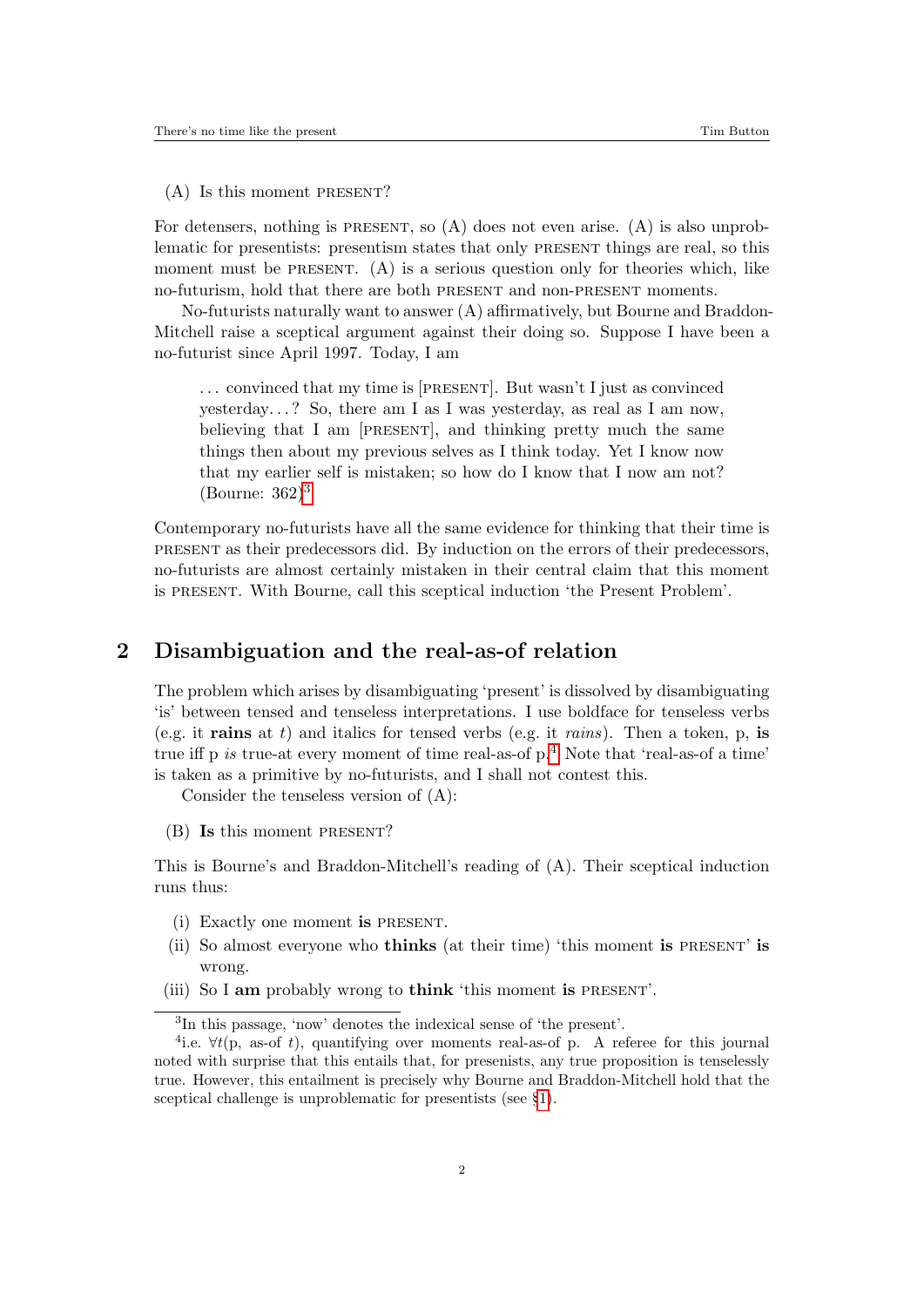I accept this argument. But the moral is not that no-futurism is a theory with no philosophical future, but that no-futurists must reject (i). This should not come as a surprise. Consider the sentence:

(iv) As-of earlier moments, this moment was not real.

Suppose tokens of (iv) are not always true at the time of tokening. This is only compatible with three alternatives, each of which is unacceptable to no-futurists. The first is straight tenseless four-dimensionalism. The second theory holds that some moment later than this moment is time's last moment. That is just another version of (static) four-dimensionalism, with the slightly unusual additional claim that the world has only a finite span. The third theory suggests that this moment is time's last moment. That is plainly lunatic: only cult-leaders prophesy that time ends simultaneous with their speech.

No-futurists must therefore accept that tokens of (iv) are true when tokened; that as-of any moment, no later moments exist or existed. (For example, today was not real-as-of yesterday.) This requires that the real-as-of relation between moments and events is non-symmetric, i.e. that earlier moments are real-as-of later moments, but not vice versa. In that case, (i) is demonstrably false. For example, Sunday is real-as-of both Monday and Tuesday, but as-of Sunday, neither Monday nor Tuesday is real. So on Sunday, neither Monday nor Tuesday is time's last moment; a fortiori, neither is time's last moment. Thus anyone who thinks 'this moment is present' is certainly (not merely probably) wrong, since no moment is present. (B) becomes a moot question for no-futurists.

No-futurists should instead consider the tensed question:

 $(C)$  Is this moment PRESENT?

For no-futurists, a token of 'this moment is PRESENT' is true iff the moment si-multaneous with the token is time's last moment.<sup>[5](#page-2-0)</sup> Suppose it is Tuesday. Since real-as-of is non-symmetric for no-futurists, me-on-Tuesday was not real-as-of Monday. Consequently, me-on-Tuesday was no counter-example to a Monday-token of 'this moment is present'. On Monday I am right on Monday, and on Tuesday I was right on Monday. Likewise for all previous persons. Hence, I have no reason to believe I am wrong when I token 'this moment is PRESENT'.

It might be responded that any token with the truth-conditions 'Monday is time's last moment' is false at the PRESENT moment (since it is Tuesday). Indeed. But Monday was time's last moment when I tokened 'this moment [i.e. Monday] is present'. Me-on-Monday was right when it mattered, which is surely all that is required.[6](#page-2-1) There is no threatening induction.

<span id="page-2-0"></span><sup>&</sup>lt;sup>5</sup>This is simply a Tarskian T-schema instance (given the meaning of 'PRESENT'). The solution I present does not generally favour either a token-reflexive or a non-token-reflexive semantics. Indeed, as far as I can tell, no-futurists can make that choice independently of my considerations.

<span id="page-2-1"></span> ${}^{6}$ Cf. Bourne's distinction between truth-at and truth-simpliciter [\(2002:](#page-4-0) 369).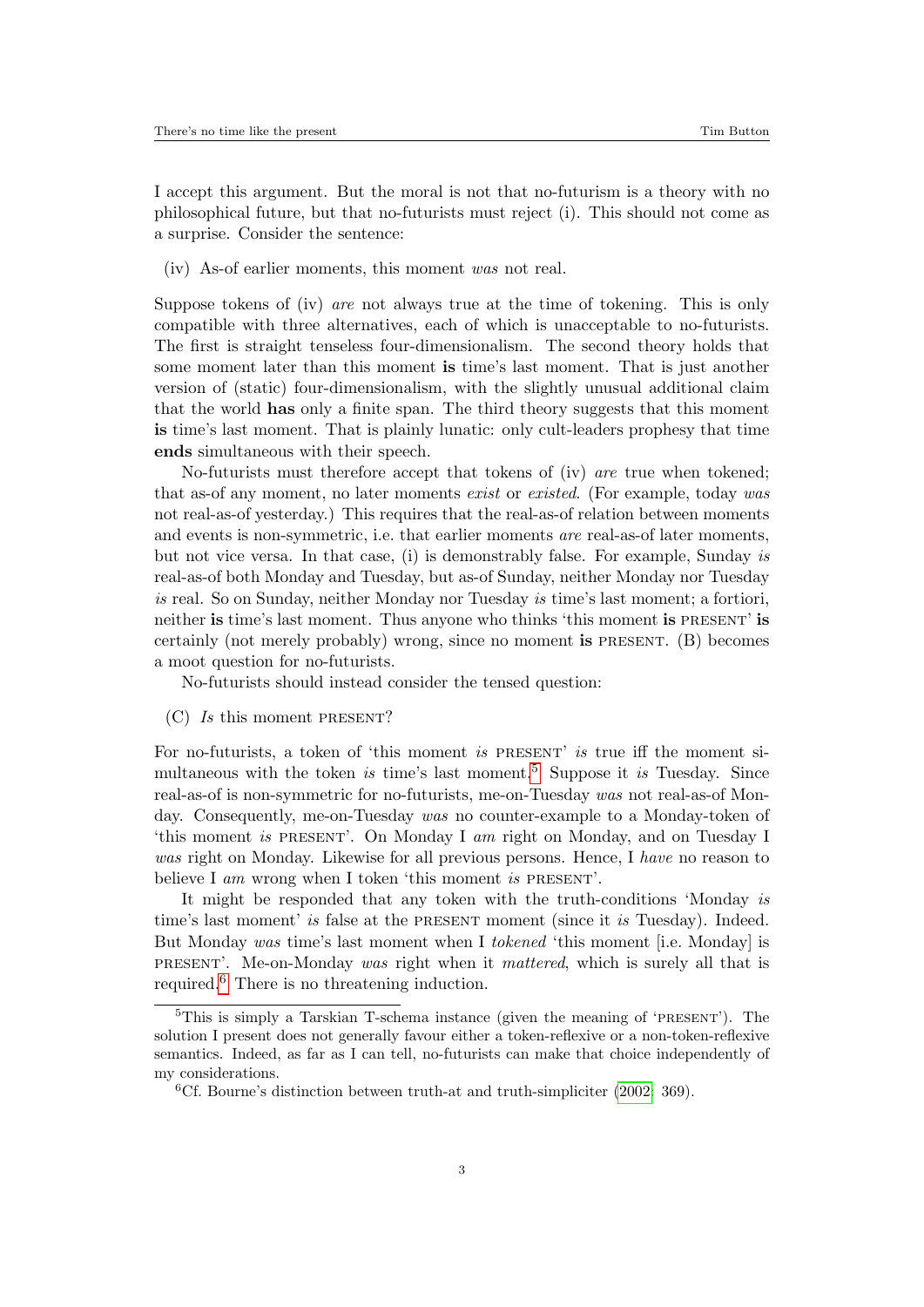## 3 The ineliminability of tense

The preceding solution denies that any moment is PRESENT, but requires that every moment either was or is PRESENT. No-futurists must therefore assume that PAST moments **have** the same intrinsic features as the PRESENT one. Thus, the predicate 'present' does not indicate a property certain moments have, but other moments lacked. [7](#page-3-0)

Someone might object that, lacking any unique properties, the present moment is not privileged at all. In that case, 'the present moment' would seem to be nothing more than an indexical; nothing more than the detenser's 'this moment'.<sup>[8](#page-3-1)</sup> This objection would be erroneous. One cannot infer from the fact that no moment is special to the claim that no moment is special. For no-futurists, the PRESENT moment *is* the last moment of time. Granted, this is a privilege that every other moment had—yesterday was the last moment of time, as was every preceding day but only the present has that privilege. Tense is plainly indispensable to this solution. So, with apologies to Tooley, no-futurists must believe that there are tensed facts.

There is a deeper point. It follows immediately from the non-symmetry of realas-of that there is no unique complete description of reality that is true. Instead, different answers must be given at different times to the question 'what is real?' This has been the thrust of tensed responses to McTaggart's argument, and it must become no-futurism's response to the Present Problem as well.<sup>[9](#page-3-2)</sup> The only difference is that no-futurists must additionally provide different answers at different times to the question 'which times are real-as-of this time?'

## 4 Conclusion

Bourne and Braddon-Mitchell argued that a sceptical problem arises for those who believe that there are both present and non-present moments. This Present Problem dissolves once the problem is disambiguated between tensed and tenseless interpretations and it is recognized that real-as-of is non-symmetric. In brief, there is no reason to believe that we are wrong.

Dissolving sceptical worries does not in itself categorically answer (C). To do that I would need to show that past people were, and that I am, invariably correct in tokening 'this moment is PRESENT'. This would require that I show time has the structure no-futurists should believe it has (since the truth of all tokens of 'this moment *is* PRESENT' follows immediately from the non-symmetry of 'real-as-of'). But a general argument in favour of no-futurism lies beyond the scope of this paper.

This paper has established only the following. First, there is no sceptical argument against the claim that this moment is the last moment of time. Second, no-futurists must take real-as-of as non-symmetric. Third, the (intrinsic) properties

<span id="page-3-0"></span><sup>&</sup>lt;sup>7</sup>Cf. Lowe [1998:](#page-4-4) 47.

<span id="page-3-1"></span><sup>8</sup>Cf. Bourne [2002:](#page-4-0) 362–3.

<span id="page-3-2"></span><sup>&</sup>lt;sup>9</sup>Cf. Dummett [1960:](#page-4-5) 504.